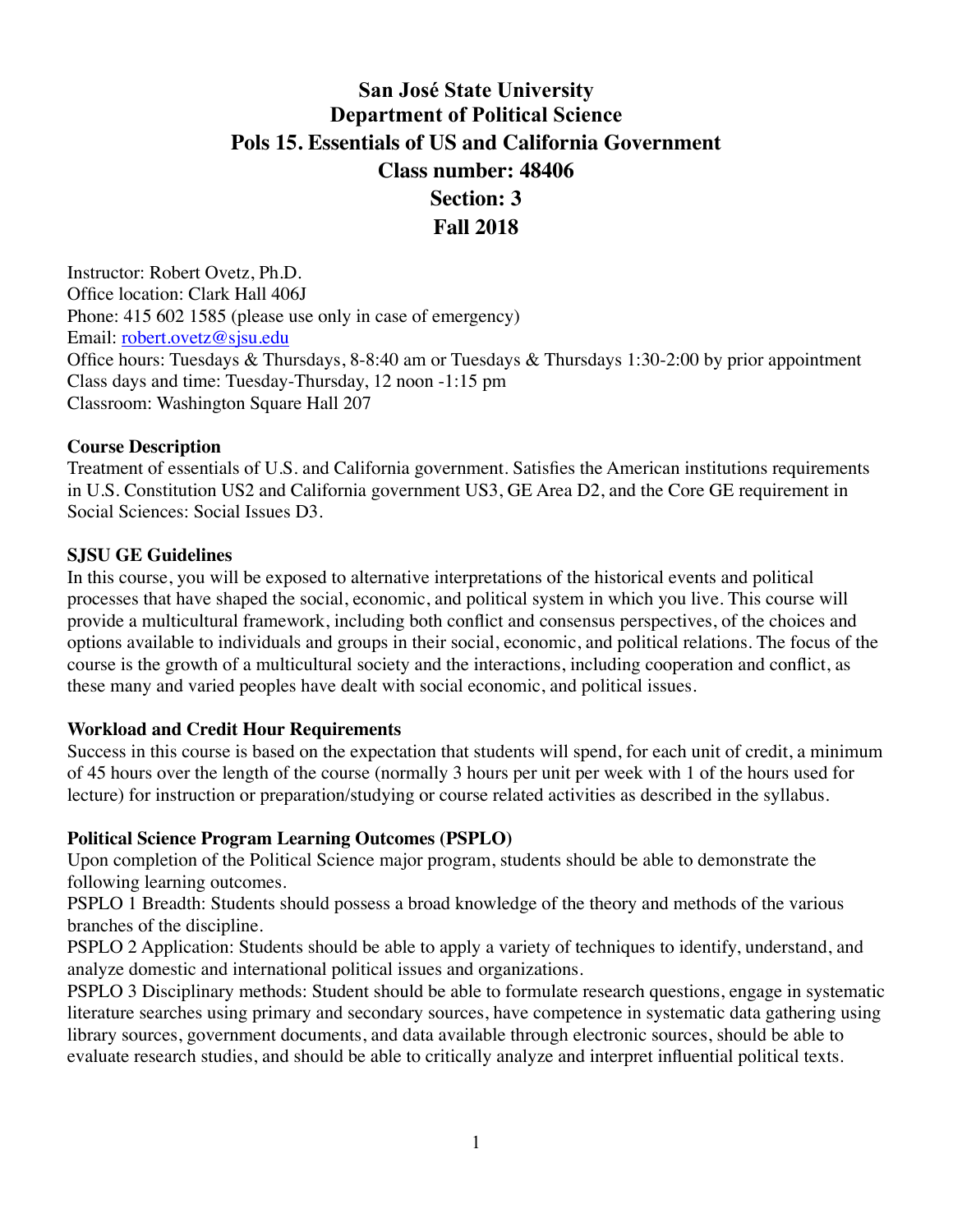PSPLO 4 Communication Skills: Students should master basic competencies in oral and written communication skills and be able to apply these skills in the context of political science. This means communicating effectively about politics and/or public administration, public policy, and law. PSPLO 5 Citizenship: Students should acquire an understanding of the role of the citizen in local, state, national, and global contexts and appreciate the importance of lifelong participation in political processes.

## **General Education Learning Outcomes (GELO)**

Upon successful completion of this course, students will be able to:

GELO 1 (US2): Explain how political decisions are made, their consequences for individuals and society, and how individuals and groups may affect the decision-making process. Analyze the meaning and content of the democratic process as it has evolved in the United States and California, and describe the foundations of the political system and the evolving institutions of government, the links between the people and government, and the operations of California government.

GELO 2 (US3): Identify the tools of political action and collective decision making at the local, state, national, and global level, and articulate the values and assumptions that inform their civic engagement. GELO 3 (D3): Place contemporary developments in cultural, historical, environmental, and spatial contexts. GELO 4 (D3): Identify the dynamics of ethnic, cultural, gender/sexual, age-based, class, regional, national, transnational, and global identities and the similarities, differences, linkages, and interactions between them. GELO 5 (D3): Evaluate social science information, draw on different points of view, and formulate applications appropriate to contemporary social issues.

GELO 6 (D3): Apply multidisciplinary material to a topic relevant to policy and social action at the local, national, and/or international levels.

## **Important Dates**

Tuesday, 8/23—First day of class, post your photo to the Canvas page if you have not already done so Thursday, 9/20— **Local Government Observation paper #1** due

Tuesday, 9/25—**Midterm 1**

Thursday, 11/1—**Midterm 2**

Thursday, 12/6—Last day of class, **Self-evaluation and Local Government Observation paper #2** due Friday, 12/14—**Final exam** (take on Canvas, between 12 am - 11:59 pm)

# **Grading**

Grading will be based on a combination of preparation for class including doing the readings **before** they are scheduled to be discussed, participation in the discussions, mid-term and final exams, self-evaluation, and the self-reflection assignment. The grade for participation includes participation in class.

## Grading Scale

| $A+$  | 96-100    |
|-------|-----------|
| A     | 93-95     |
| $A -$ | 90-92     |
| B+    | 86-89     |
| B     | 83-85     |
| $B -$ | 80-82     |
| $C+$  | 76-79     |
| C     | 73-75     |
| C-    | 70-72     |
| D     | $60 - 69$ |
| F     | $0-59$    |
|       |           |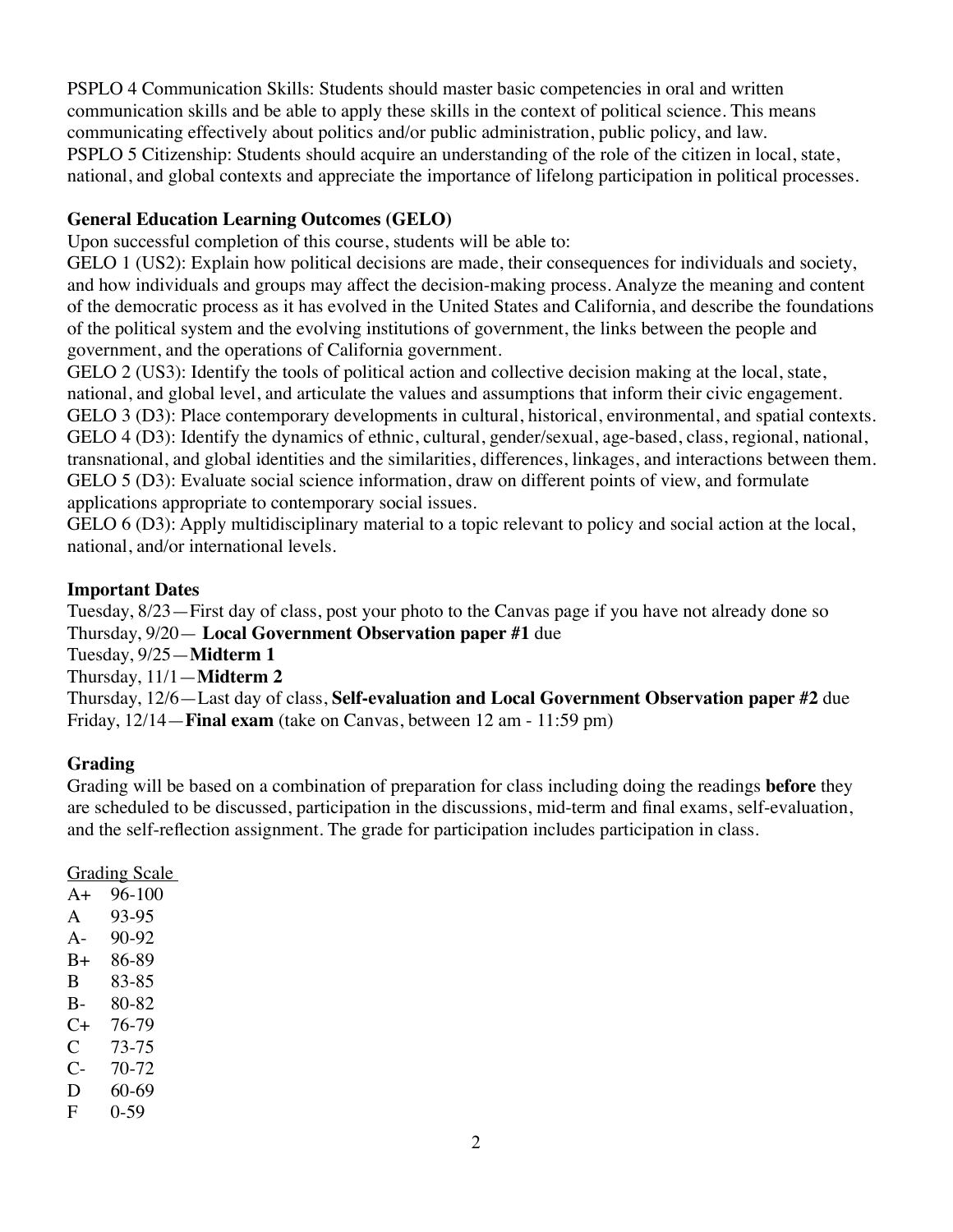| Assignment                               | Percentage (100 total points each) |
|------------------------------------------|------------------------------------|
| Participation (Semester self-evaluation) | 10                                 |
| Observation paper Part 1                 | 15                                 |
| <b>Observation paper Part 2</b>          | 25                                 |
| Midterm exams (highest of the 2 grades)  | 25                                 |
| Final exam                               | 25                                 |
| <b>Total</b>                             | 100                                |

## **Grade Checks**

Due to the large number of requests for grade checks and the large class size I require that all grade checks be submitted on paper **in advance**. Please plan ahead because I cannot complete a signed grade check the same day unless it is during office hours. They can be given to me at the beginning or end of class and during office hours. If you have a form for me to sign be sure to fill it it out as **completely** as possible before giving it to me. I will not complete a blank form.

#### **Student Evaluation/Grading Policies**

- o **No withdrawals (W) will be granted** except for **verifiable** medical reasons.
- o 10 percent will be deducted for each **week** that an assignment is turned in late. A period of 7 days or less is consider 1 week.
- o The **lowest** of the two midterm grades will be **dropped**. There are no make up, early, or late midterm exams even if you have an excused absence. If you miss a midterm it will be a 0 and be your lowest dropped score if you took the other midterm.
- o There are no make up, early, or late midterm exams. If you **miss** or are **later than 10 minutes** to the exam or **miss** an exam without a **demonstrable excuse** (medical, religious, or university related activities only) you will receive a 0. Missed final exams due to demonstrable medical, religious, or university related activities may be made up by arrangement.
- o **No late arrivals** for the exams are allowed. If you arrive more than 10 minutes late you will not be allowed to take the exam and will receive a zero.

#### **Attendance and Participation Policy**

Because the class is large and there is a participation grade it is imperative that you have a photo uploaded to the class page where you are listed as enrolled in the course. This will allow me to keep track of who contributed to class and on-line.

To earn full participation points you need to make a least 4 substantial contributions to class discussions. I will keep track of your contributions so it is essential that you have a photo on the class Canvas page. You may also ask a question or participate in group meetings. A "substantial contribution" is defined as doing more than just asking me to repeat something, making a random guess, making a comment clearly unrelated to the immediate line of discussion, or otherwise just taking up airtime to get your points. For example, making a connection to something being discussed, offering another perspective, questioning an assumption, making a connection to something in the readings, referencing a related item in history or the news, etc. will be considered a "substantial contribution." To be sure you receive credit be sure to say your name after I call on you.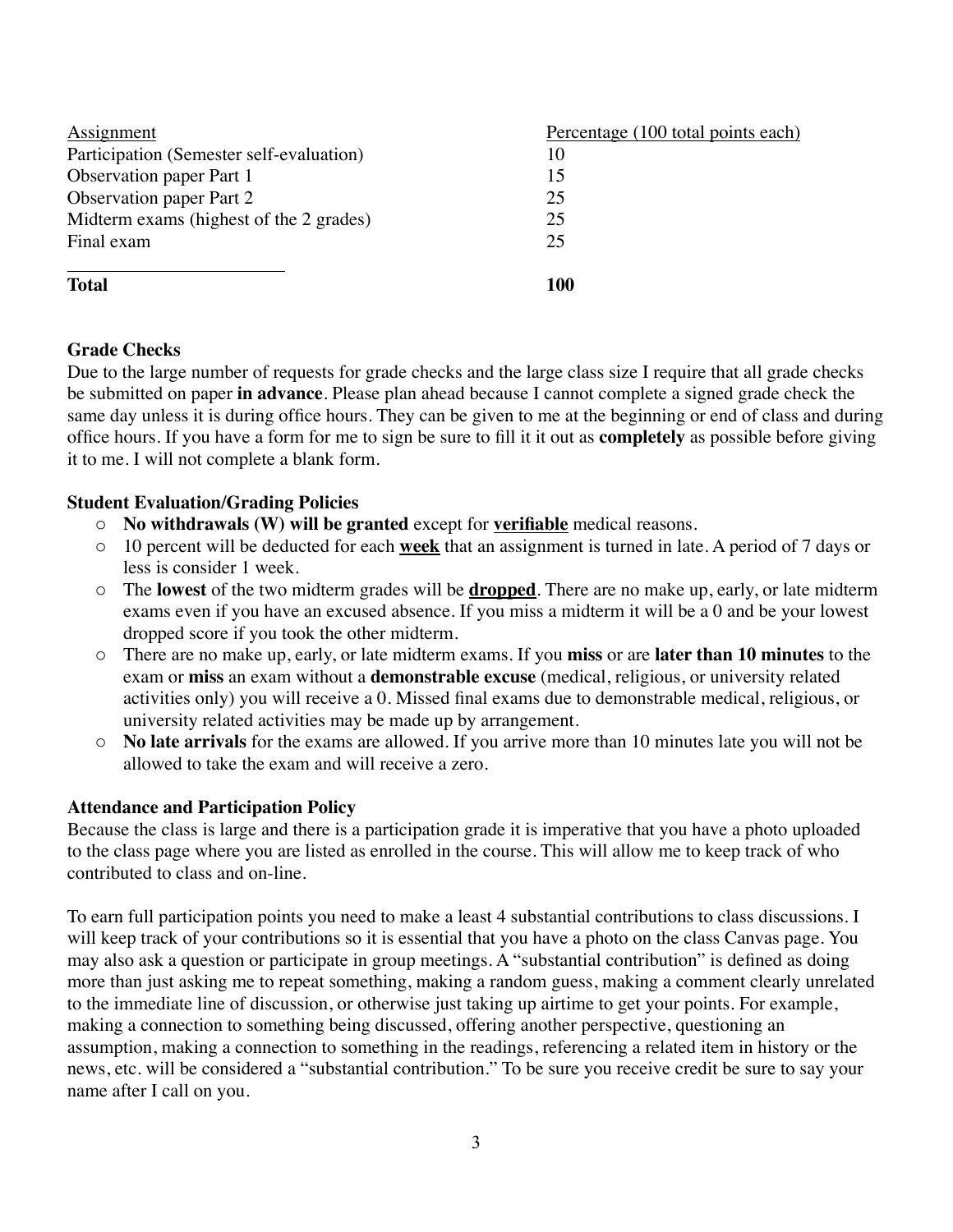You are **strongly encouraged** to attend every class and to be on time and stay the entire class. You do not need my permission to be absent from class, arrive late or leave early. However, it is your responsibility to find our what you missed from your classmates either in class or by posting an email to the class list serve before you return to class.

You **need to be in class to participate** in the small group and class discussions, make contributions, and ask questions. You are expected to come to class prepared by having **completed all the readings and articles prior to class**. If you have any questions about the readings it is preferable to ask them in class or during office hours. One of the best ways to participate in class—and learn—is to ask questions, and participate in the group and class discussions. Feel free to also use the class discussion list to ask questions.

The university attendance policy can be found at <http://www.sjsu.edu/senate/docs/F15-12.pdf>.

## **Classroom Policy**

- **Please turn off and put away all electronic devices** (cell phones, audio recorders, headphones, etc). If you need to use your phone please leave the classroom and make your call in the hallway away from the door to the classroom. If you disrupt class by allowing your cell phone to ring, and send text messages you will be requested to stop and automatically have **10 points deducted** from your final participation points. Further disruptions, including repeated conversations with classmates, will result in the student being reported to the appropriate campus authority.
- No electronic recordings or photographs of any kind of the class are allowed except as an [accommodation with campus documentation. University Policy S12-7, http://www.sjsu.edu/senate/](http://www.sjsu.edu/senate/docs/S12-7.pdf) docs/S12-7.pdf, requires students to obtain instructor's permission to record the course.
- The posting of any electronic recordings, tapings or any other type of documentation of any aspect of this course on the internet is not allowed.
- Please keep your bag and purse **on the floor** not on your desk or lap.
- **Laptops are only allowed in class for note taking.** You must sit in the front two rows. Any use of your laptop for any other purpose than note taking will result in the discontinuation of its use and a **deduction of 10 participation points.**
- Please show respect for your classmates and instructor by refraining from interrupting someone who is speaking, engaging in side conversations in class and making disrespectful comments. You will receive only one warning.
- Please allow your classmates time to speak.
- **Any act of plagiarism will result in an automatic "F" for the assignment.**
- Please refrain from engaging in side conversations. If you have a question ask me in class or your neighbor before and after class.
- If you **take time** during class discussions, please give time in return to your classmates.<br>• Please raise your hand if you wish to speak
- Please raise your hand if you wish to speak.
- Please do not interrupt your classmates.
- Please speak respectfully about one another. It's ok to criticize ideas **but** not people.<br>• Any student who has special needs that may affect his or her performance in this class
- Any student who has special needs that may affect his or her performance in this class is asked to identify his or her needs to Dr. Ovetz in private by the end of the first day of class and provide documentation as soon as possible. Any resulting class performance problems that may arise for those who do not identify their needs will not receive any special grading considerations.
- Please dispose of your trash and recycling in the available campus containers.

## **Required Readings**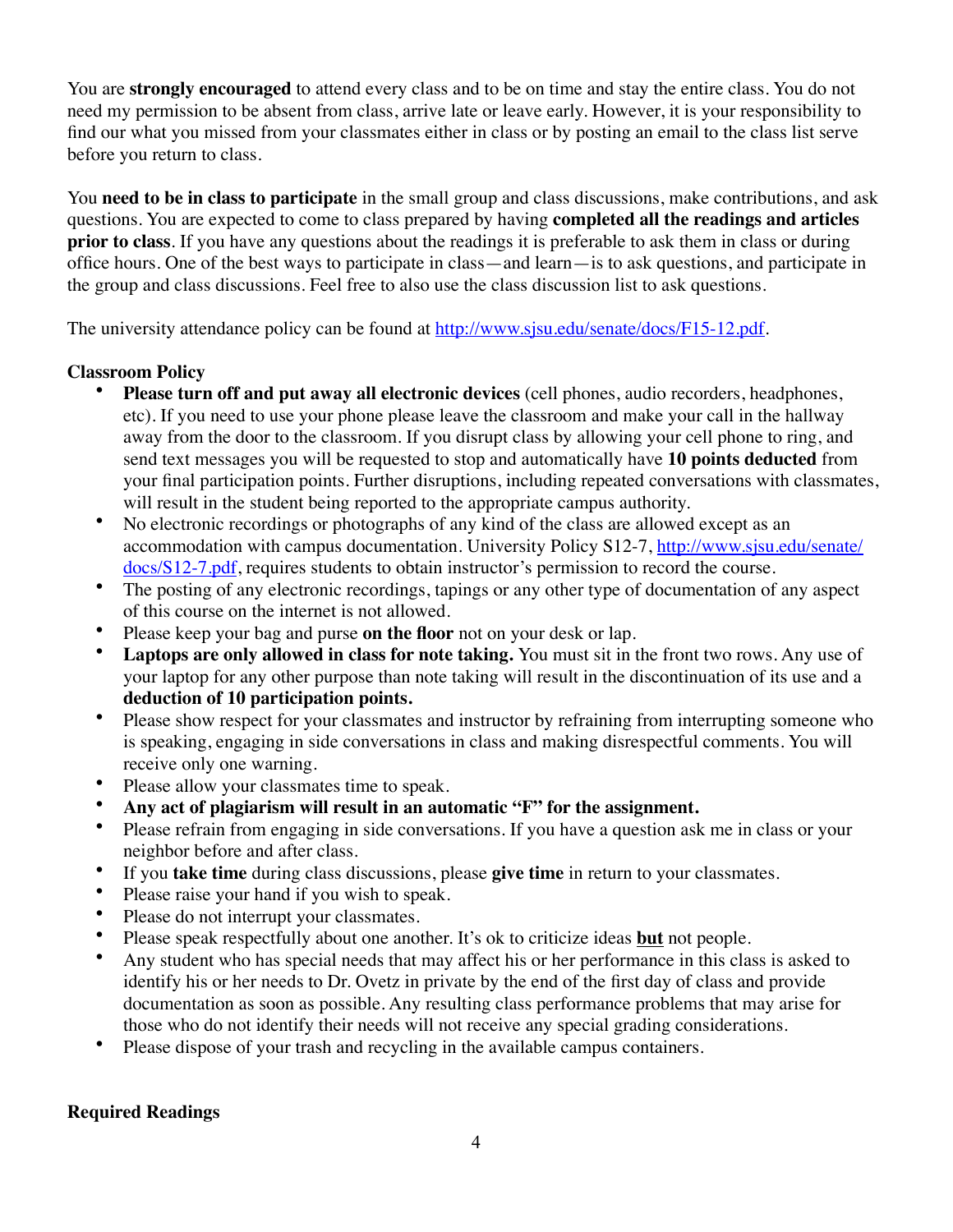Required course readings can be found in the following assigned books and readings. You are expected to complete the readings *before* they are scheduled to be discussed.

The following books are required reading. You may purchase your own print or e-reader (if available) copies at the campus bookstore or on-line.

Katznelson, Ira, Mark Kesselman, and Alan Draper (2013) *The Politics of Power: A Critical Introduction to American Government*, W. W. Norton & Company: NY, 7th edition, 403 pp., ISBN-13: 978-0393919448.

Field, Mona (2012) *California Government and Politics Today*, Pearson,: NY, 14th edition, 160 pp., ISBN-13: 9780205251780.

Note: Print and bring a copy of both the Declaration of Independence and the US Constitution to class. The links to both are below.

You are expected to read the news at least 1-2 times per week as we will be discussing current news events. There will be questions related to pressing current political events on the exams.

Other resource: The CQ Researcher and ABC-CLIO American Government databases available through the SJSU library website are good reference resources for topics covered in this class.

## **University Policies**

Per University Policy s16-9, university-wide policy information relevant to all courses, such as academic integrity, etc. will be available on Office of Graduate and Undergraduate Programs' Syllabus Information Page at<http://www.sjsu.edu/gup/syllabusinfo/>

## **Course Outline**

\*Note: Complete all the readings for each topic before we begin the topic.

| Week   | <b>Dates</b> | <b>Topic</b>                                                 | <b>Katznelson</b><br><b>Readings</b> | <b>Other Readings &amp; Videos</b>                                                                                            |
|--------|--------------|--------------------------------------------------------------|--------------------------------------|-------------------------------------------------------------------------------------------------------------------------------|
| Week 1 | 8/21 & 8/23  | Democracy                                                    | ch. $1, 2 \& 5$                      |                                                                                                                               |
| Week 2 | 8/28         | Democracy                                                    |                                      |                                                                                                                               |
| Week 2 | 8/30         | Declaration of<br>Independence &<br>the US<br>Constitution   |                                      | Field, ch. $1 \& 2$ ; Madison, "Federalist"<br>Paper $\#10$ "; Declaration of<br>Independence; and US Constitution            |
| Week 3 | 9/4 & 9/6    | Declaration of<br>Independence $&$<br>the US<br>Constitution |                                      | <b>Note:</b> Print out $\&$ bring a copy of the<br>entire Declaration of Independence $\&$<br>Constitution with you to class. |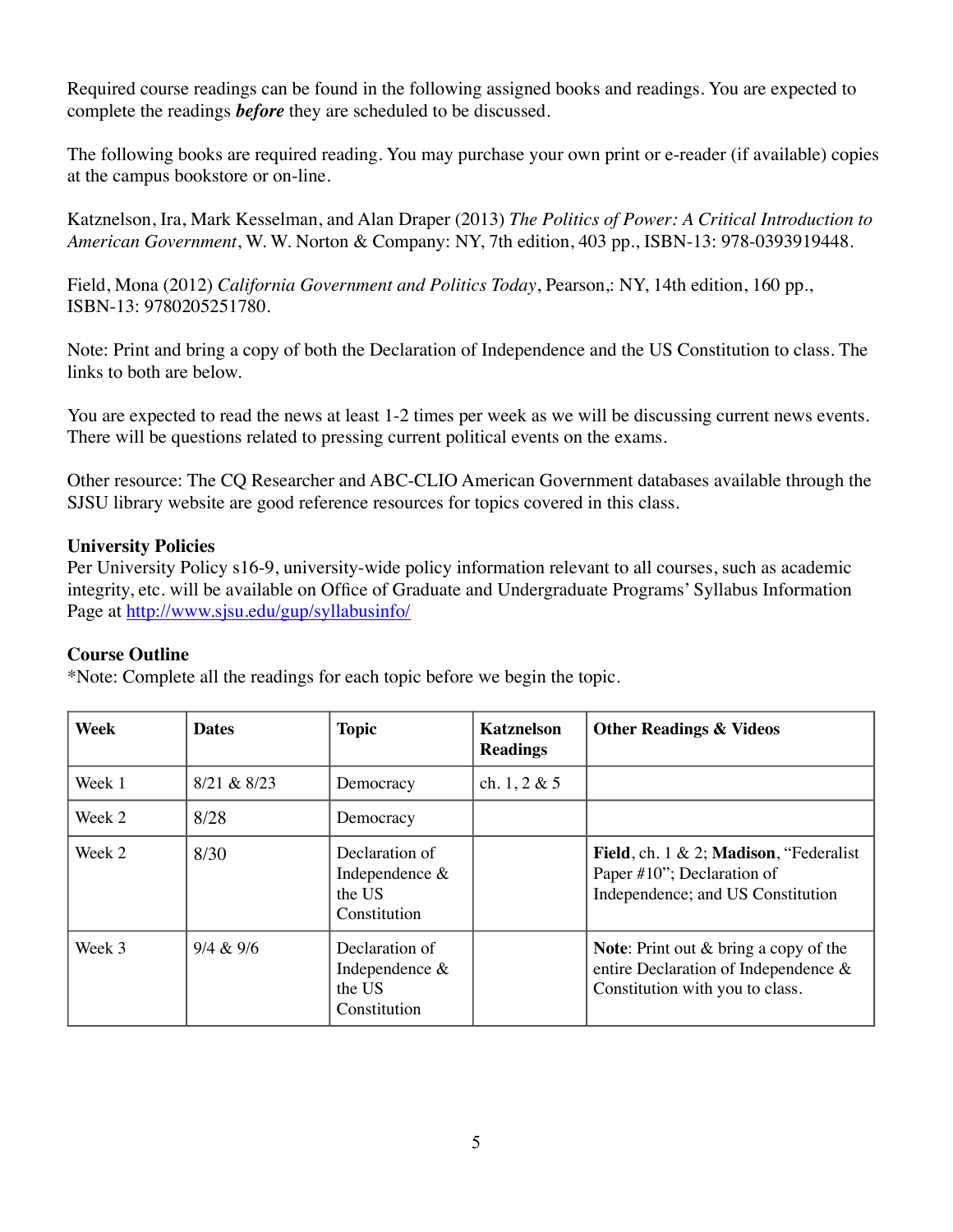| Week 4  | 9/11 & 9/13   | Federalism                                                    | ch.3            | <b>Read "Federal-State Relations</b><br>Date: 4/27/2018" in the CQ<br>Researcher library database. Then go<br>to https://www.law.cornell.edu/<br>annon/ and read the annotations for<br>the 10th Amendment: Reserve Clause;<br>Article I, Section 8. Necessary and<br>Proper Clause, Art VI, Section 2:<br>Supremacy Clause; Article IV, Section<br>1. Full Faith and Credit; and Article<br>IV, Section 2. Privileges and<br>Immunities |
|---------|---------------|---------------------------------------------------------------|-----------------|------------------------------------------------------------------------------------------------------------------------------------------------------------------------------------------------------------------------------------------------------------------------------------------------------------------------------------------------------------------------------------------------------------------------------------------|
| Week 5  | 9/18 & 9/20   | Federalism                                                    |                 | Watch PBS Now, "Emission<br>impossible": http://www.pbs.org/now/<br>shows/328/                                                                                                                                                                                                                                                                                                                                                           |
| Week 6  | 9/25          | Midterm 1                                                     |                 |                                                                                                                                                                                                                                                                                                                                                                                                                                          |
| Week 6  | 9/27          | Article I:<br>Congress                                        | ch. $7, 9 & 10$ | <b>Field</b> , ch. 8 & 13                                                                                                                                                                                                                                                                                                                                                                                                                |
| Week 7  | 10/2 & 10/4   | Article I:<br>Congress                                        |                 |                                                                                                                                                                                                                                                                                                                                                                                                                                          |
| Week 8  | 10/9 & 10/11  | Article I:<br>Congress                                        |                 | 60 Minutes "Under the influence":<br>https://www.youtube.com/watch?<br>v=LUVoYMxlCJk                                                                                                                                                                                                                                                                                                                                                     |
| Week 9  | 10/16 & 10/18 | Article II: The<br><b>Executive Branch</b><br>& the President | ch. 6 & 11      | Field, ch. 9                                                                                                                                                                                                                                                                                                                                                                                                                             |
| Week 10 | 10/23 & 10/25 | Article II: The<br><b>Executive Branch</b><br>& the President |                 |                                                                                                                                                                                                                                                                                                                                                                                                                                          |
| Week 11 | 10/30         | Article II: The<br><b>Executive Branch</b><br>& the President |                 |                                                                                                                                                                                                                                                                                                                                                                                                                                          |
| Week 11 | 11/1          | Midterm 2                                                     |                 |                                                                                                                                                                                                                                                                                                                                                                                                                                          |
| Week 12 | 11/6 & 11/8   | Article III: The<br>Judiciary                                 | ch.8            | Field, ch. 11; and Brennan, "Judicial<br>Interpretation"                                                                                                                                                                                                                                                                                                                                                                                 |
| Week 13 | 11/13 & 11/15 | Article III: The<br>Judiciary                                 |                 | Watch "Soul of Justice: Thelton<br>Henderson's American Journey" on<br>library database Kanopy Streaming                                                                                                                                                                                                                                                                                                                                 |
| Week 14 | 11/20         | Article III: The<br>Judiciary                                 |                 |                                                                                                                                                                                                                                                                                                                                                                                                                                          |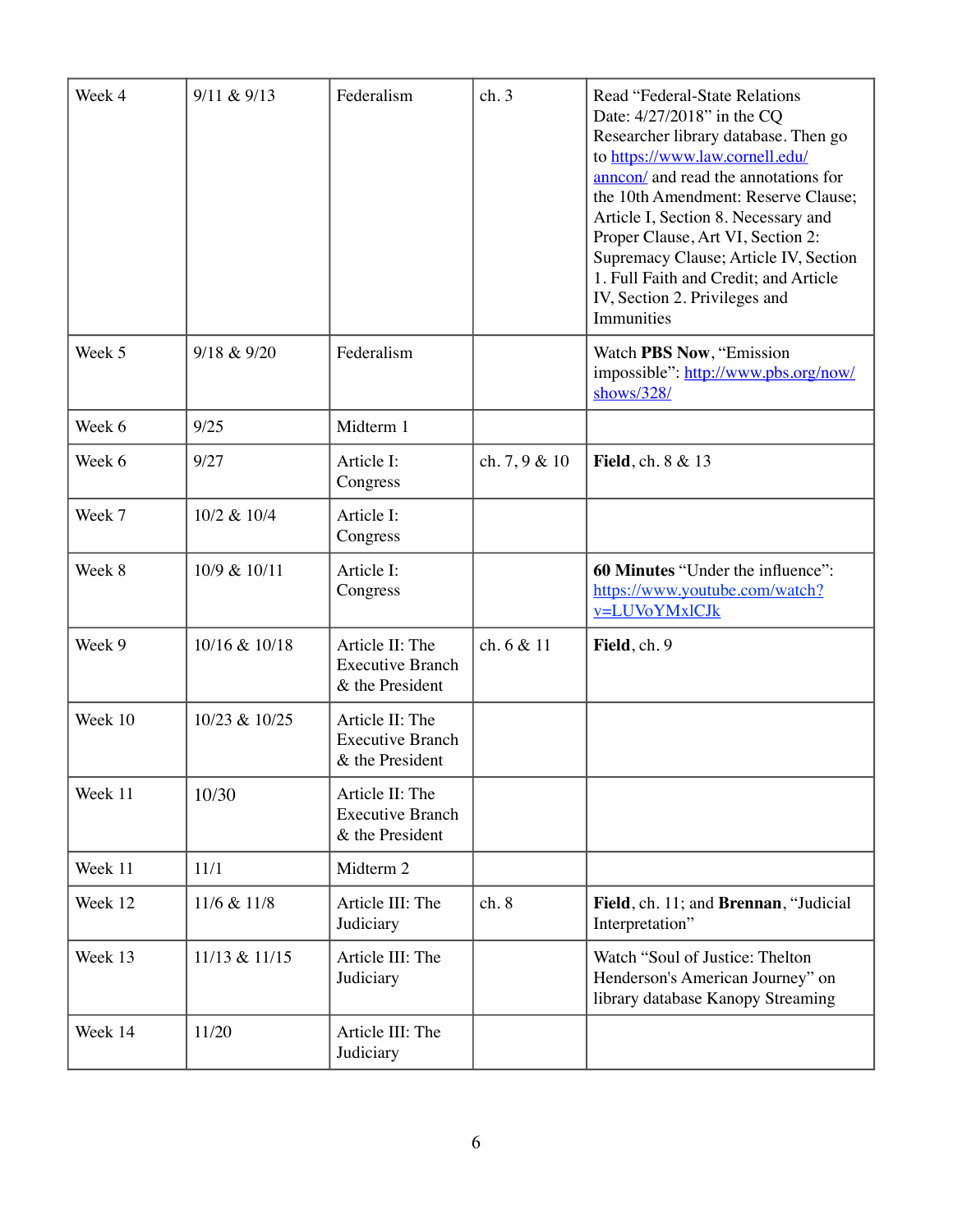| Week 15 | 11/27 & 11/29                                                             | Corporations,<br>Elections &<br>Money in Politics | ch.4 | Field, ch. 5                                                                |
|---------|---------------------------------------------------------------------------|---------------------------------------------------|------|-----------------------------------------------------------------------------|
| Week 16 | 12/4 & 12/6                                                               | Corporations,<br>Elections &<br>Money in Politics |      | Watch <b>PBS</b> Now "Votes for Sale":<br>http://www.pbs.org/now/shows/242/ |
|         | Friday, 12/14, take<br>on Canvas<br>between 12 am -<br>$11:59 \text{ pm}$ | Final Exam                                        |      |                                                                             |

## **Course Requirements**

The required assignments will test your knowledge and ability to apply and assess principles and concepts of US and California government as models of representative democracy.

The final exam and the Local Government Observation Paper are the culminating activities for this course.

#### **Semester Self-Evaluation**

On the last class day please turn in a maximum one page typed and stapled statement describing your substantial contributions in the class. Include a small photo of yourself on the same page. Keep notes on what contributions you make in class and the dates when you visited me at office hours, and meet with other students in the class in study groups. You will need these for your self-evaluation.

Among the forms of participation acceptable for the class are:

- in-class questions and substantial contributions to the class discussions (be sure to note which topics discussed and the days)
- substantial contributions to small group discussions (be sure to note which topic your small group was asked to discuss and the days)
- meeting me at office hours with topical class questions (be sure to note the date and time)
- going to the tutoring or writing center for this class (include name of tutor, date, time, and topics discussed)
- study groups (name the other students and the date, time, and topics studied)
- civic and political involvement other than required in this course for the Local Government Observation Paper assignment (for example: participating student government, attending & participating in campus or community political groups, interning for local official, etc.)
- you **may not** count reading the textbook, studying on your own, asking for a grade check, and completing the Local Government Observation Paper assignment
- if you don't turn in the typed Self-evaluation I will assign you a participation grade based on my notes of your participation
- trying to meet with me at the end of the semester to make up for a lack of participation during the entire semester will not be counted unless you have a substantive issue to discuss

#### **Exams**

There will be two mid-terms and a final exam. All 3 exams are multiple choice are based on the assigned readings and class lecture and discussion. You must bring your own T&E 200 scantron sheet (available in the bookstore), eraser and pencil. The questions will address concepts, terminology, and important events in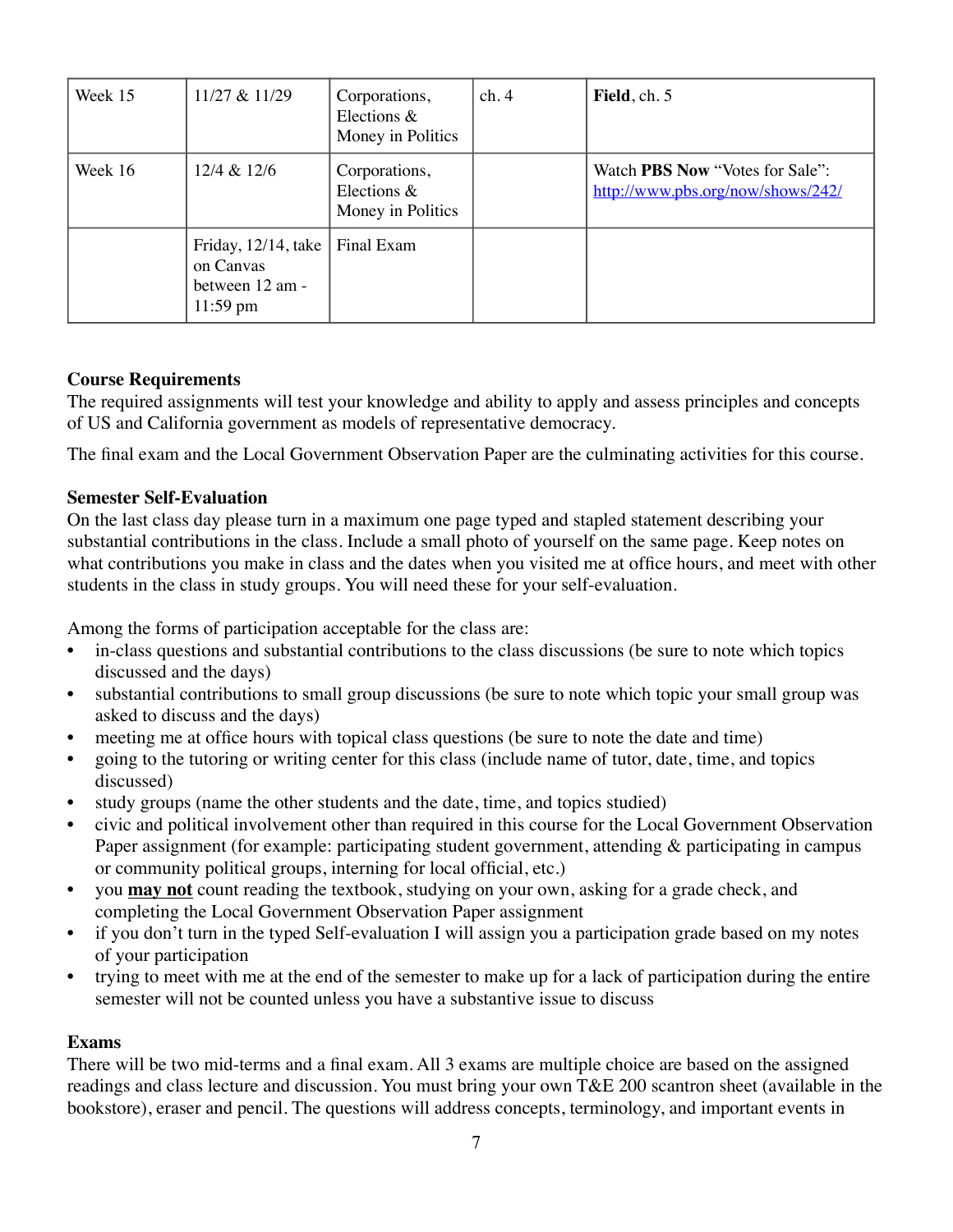political history covered in class and the readings. In order to prepare for the exams I strongly encourage you to form study groups, visit me during office hours, and use campus tutoring resources. The scantrons are not marked but we will review select questions after they are returned to you. The lowest of the two midterm grades will be dropped.

There shall be an appropriate final examination or evaluation at the scheduled time in every course, unless specifically exampted by the college dean who has curriculuar responsibility for the course.

Please note that I do not do in or out of class exam reviews. You should find fellow students or a tutor to do them with. I can help you find the answer to questions that you have tried to answer.

#### **Local Government Observation Paper**

There will be a two part observation paper due. The paper addresses GELO 2 (US3) by teaching how to apply political action and collective decision making in the form of civic engagement.

The assignment is described on the **Local Government Observation Paper Assignment, Parts 1 & 2** assignment sheet found on the Canvas page.

Please attach a copy of the **Grade Sheet** found on the Canvas page to the end of each part of the paper. The Grade Sheet indicates the point values for each part of the paper.

The staff librarian for political science is available for assistance with this project and has additional research and writing guides resources on his webpage: <http://libguides.sjsu.edu/politicalscience>

[You may also go to SJSU library webpage and databases for political science, http://libguides.sjsu.edu/](http://libguides.sjsu.edu/az.php?s=47559) az.php?s=47559

#### **Grammar and Proofreading**

You will be graded for grammar, punctuation and style to the extent that it reduces your ability to express your research and analysis clearly. While grammar, punctuation and style are not the most significant part of the grade you will receive, it does affect your ability to communicate your ideas and analysis clearly and effectively. If you have any issues concerning your language skills you wish to discuss with me please visit me during office hours.

I strongly encourage you to use the Lib Guide cited above and the short guides to writing research papers at <http://owl.english.purdue.edu/sitemap/>

I do not proofread student papers before they are turned in. I can help you with limited specific selections of text. For help I encourage you to go to the campus writing center for help with your writing and the campus reference librarians for help with research and citations.